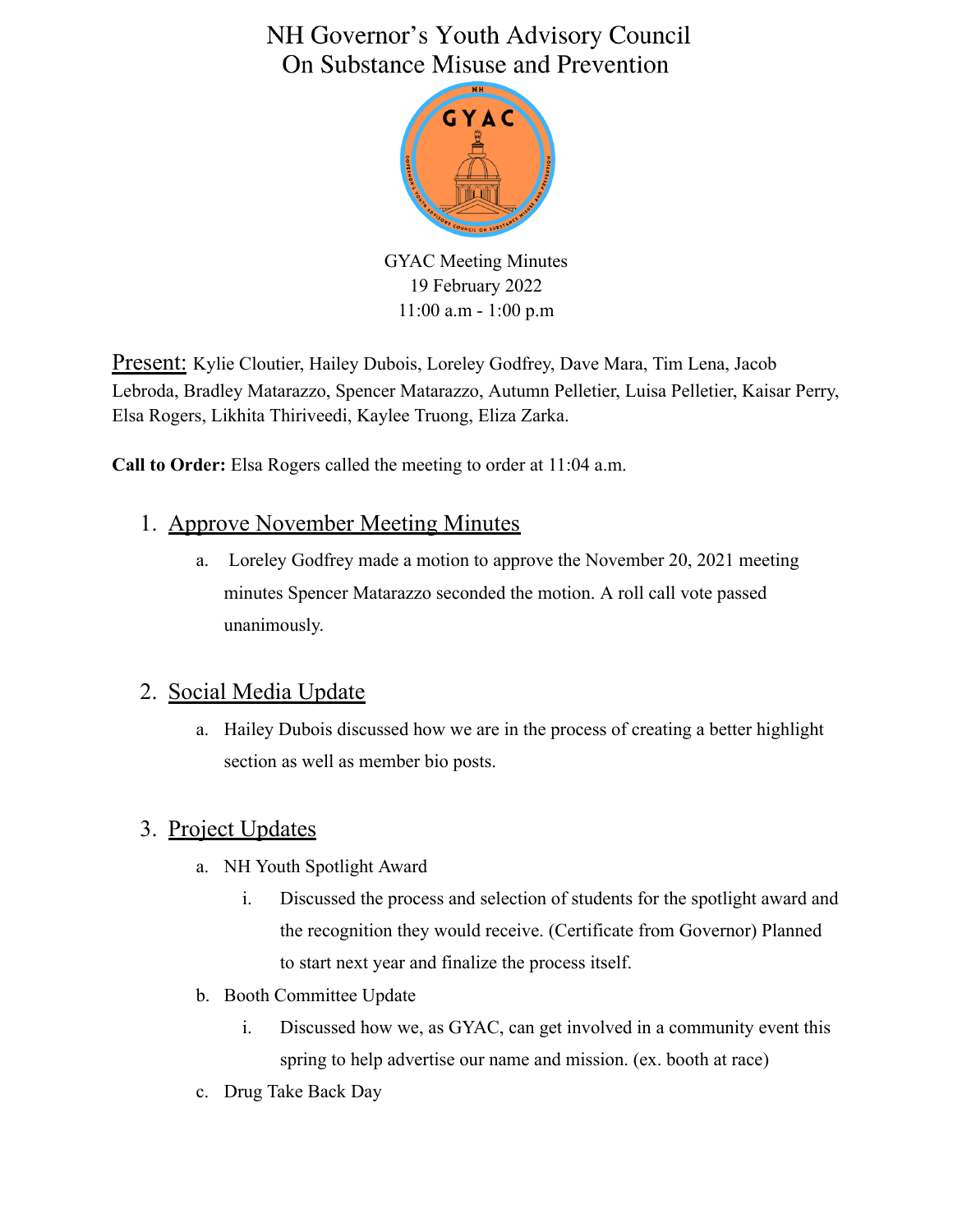# NH Governor's Youth Advisory Council On Substance Misuse and Prevention



i. Discussed involvement in drug take back day this April.

### 4. Jacob Lebroda Discussed The Drug Free Partnership Opportunity

- a. Jacob informed the group about the Power of Prevention Podcast. The podcast that the partnership is hosting wants youth perspectives from GYAC members who are willing to get involved and help advocate and spread awareness using their voices. (also expressed the importance of the partnership as their message aligns with GYAC and will help spread awareness to both groups.)
- b. Discussion about a subcommittee was also brought up through the thoughts of prolonging the podcast and using youth voices as a critical way to spread awareness.

#### 5. Updates from Eliza Zarka

- a. Annual Report to Governor- April/May presentation
	- i. Subcommittee: **Kaylee Truong, Kaiser Perry, Autumn Pelletier, Bradley Matarazzo**
- b. Discussed podcast interest and how to get involved
	- i. Tim Lena proposed and idea to create our own podcast and promote it through the approval of the partnership
- c. Informed group about the national drug/alcohol facts week (3/21-3/27) and how we should create posts as well as posts before prom to promote and spread awareness on our social media pages.

## 6. 988 Mental Health Line Presentation Reflection/Notes